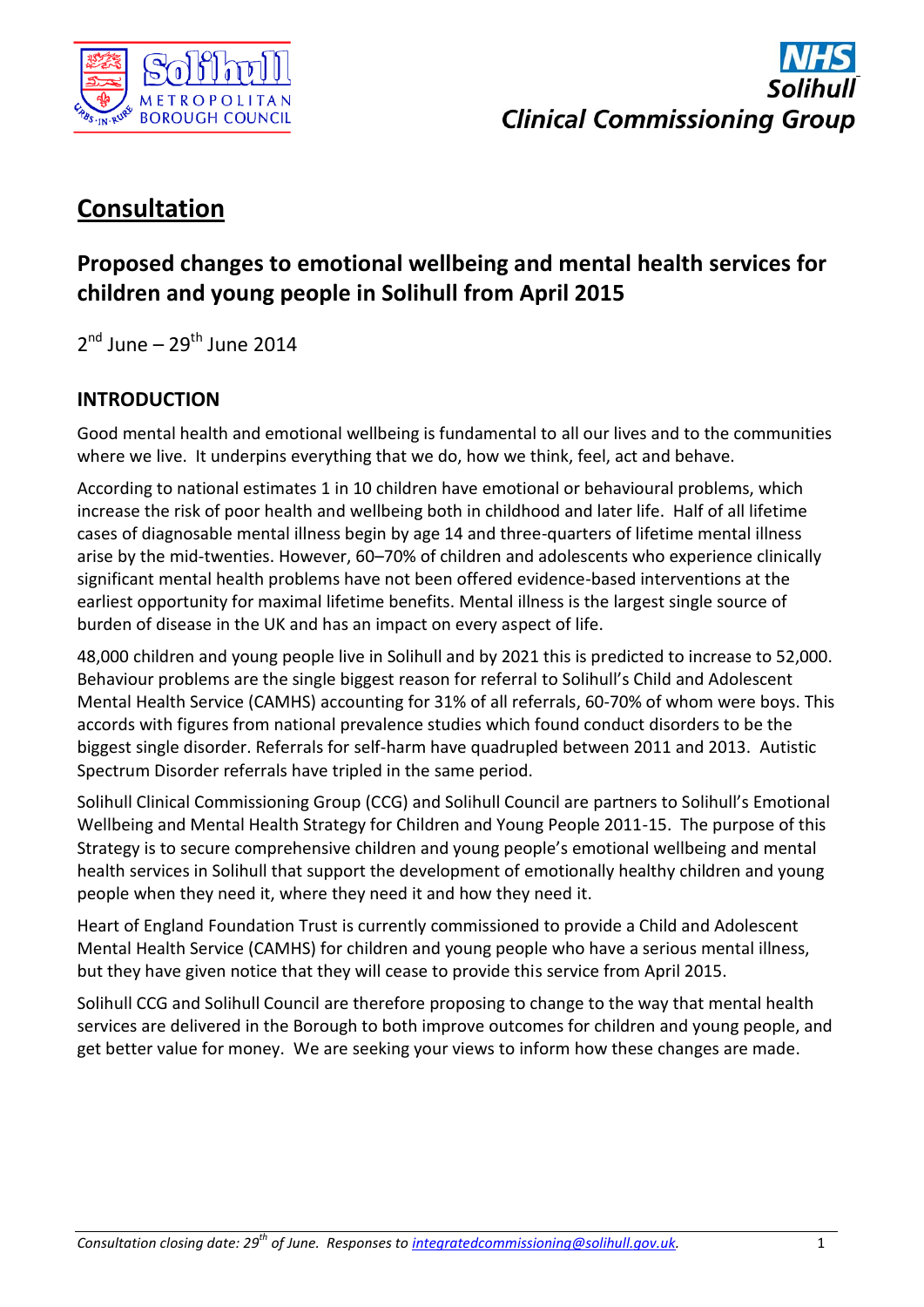## **THE CASE FOR CHANGE**

There are some good mental health services in Solihull. However service reviews and consultations with stakeholders including service users have told us that the current arrangements do not provide help early enough or join up services so that it is simple for families to get the help that they need. Some of our services also have also not adapted quickly enough to meet changes in demand, or reductions in funding. In particular:

- $\bullet$ There isn't enough support for children and young people before they become seriously mentally ill, and universal services like schools and GPs find it difficult to access specialist help for children who they are concerned about.
- There isn't enough support for children under the age of 5, and support for mothers with young children is not joined up across midwifery, health visiting and more specialist support services.
- Some young people find it very difficult to make the transition into adult services and feel poorly  $\bullet$ supported. The way that services have specific age criteria feels arbitrary and unhelpful.
- Families and the people working with them don't have enough information about what services are available, and the system is difficult to navigate because it feels like it has been designed around service rules rather than the lives of families.
- There is limited support outside of working hours which means that some children and young people end up being admitted to hospital when they don't need to be.
- Support for some of the most vulnerable children and young people don't get sufficient support, including Looked After and Adopted Children, and those who live outside the Borough.
- The workforce needs to modernise: some of the routine work of psychiatrists can be done by  $\bullet$ specially trained nurses, and there are too many senior clinical psychologists and not enough choice of different therapies for children and young people with different needs.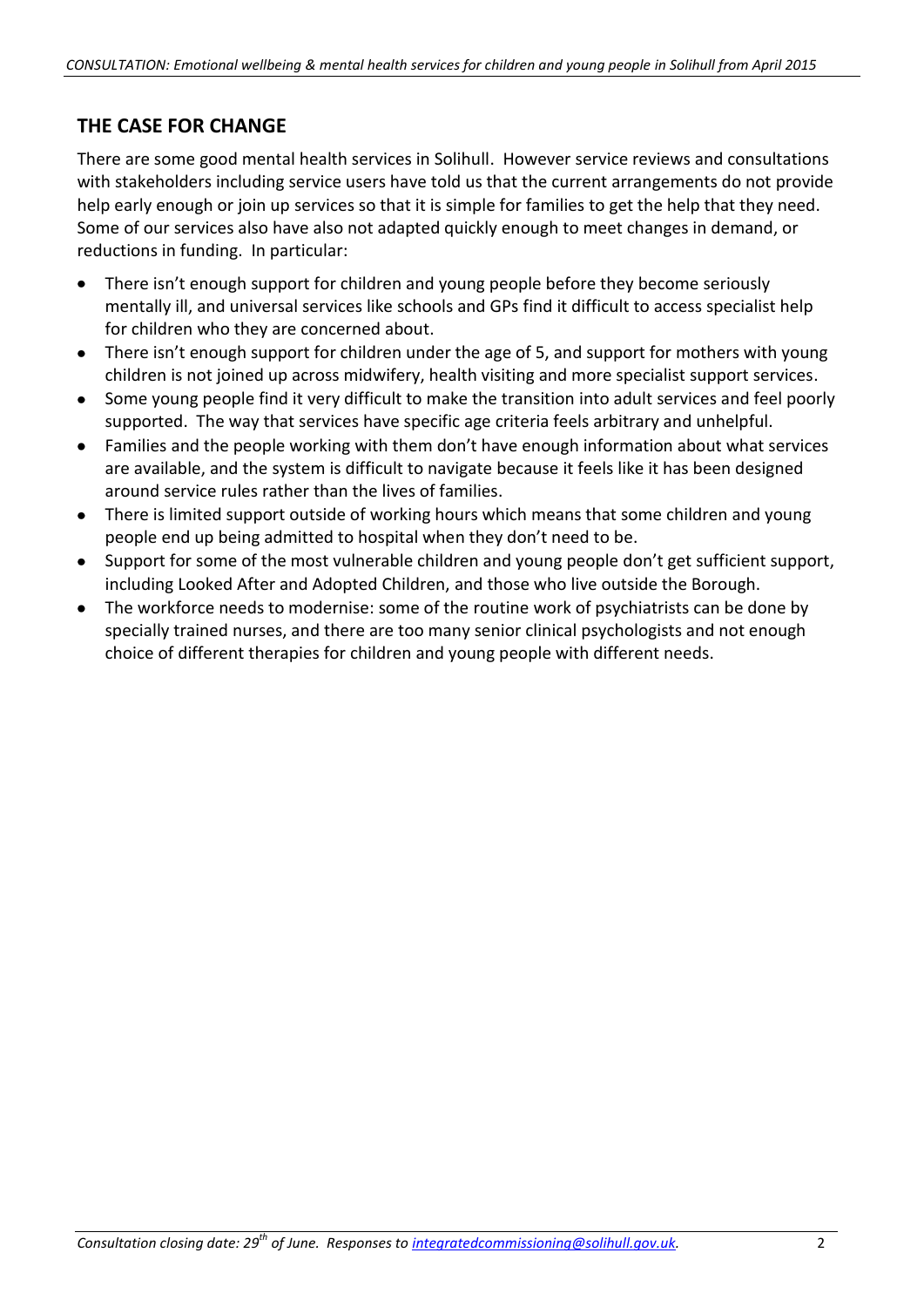## **CREATING A BETTER SYSTEM**

Solihull CCG and Solihull Council intend to use their combined purchasing power to secure more joined up emotional wellbeing and mental health services for children and young people in Solihull.

This means taking a whole system approach, with the following components:

### 1. UNIVERSAL SERVICES

Universal services are the services that are available to everyone, such as GPs, schools, midwifery, health visiting and youth services. These services are the first line of support and education for families and so it is important that they see children and young people's emotional wellbeing as a top priority, are trained to identify mental health needs and understand how to get additional help.

To achieve this Solihull CCG and Solihull Council intend to commission multi-agency training on emotional wellbeing, and also invest in emotional wellbeing awareness campaigns to reduce the stigma of mental illness.

2. TARGETED SERVICES

Some children, young people and families need additional help which is personalised to their needs. These are known as targeted services, but are sometime referred to as early intervention services, or 'Universal Plus' services. Targeted emotional wellbeing services help children and young people before they become seriously mentally ill, but currently too few children and young people are able to benefit from these services in Solihull.

In response to this Solihull CCG and Solihull Council intend to commission a new Primary Mental Health Service. This Service would:

- Be the single point of entry for mental health services to make it easier for families to navigate the system;
- Offer short-term individual and group interventions (including cognitive-behavioural approaches and counselling) for children and young people with emerging mental health concerns such as anxiety, withdrawn behaviour, or chronic school avoidance coupled with emotional or psychological disturbances.
- Keep in touch with children and young people who have been discharged from more intensive treatment programmes, or who are moving between child and adult services and need extra care. This support would continue beyond the age of 18 where needed, making sure that no young people are left without support due to service criteria.
- Provide advice and training on emotional wellbeing for schools and other universal services. The Service would also contribute to multi-agency 'teams around families'.
- Produce clear information for families and practitioners about what services are available and how to access them, including online services and communities of support.

Solihull CCG and Solihull Council also intend to work with other partner organisations including Schools to invest in a wider choice of therapies.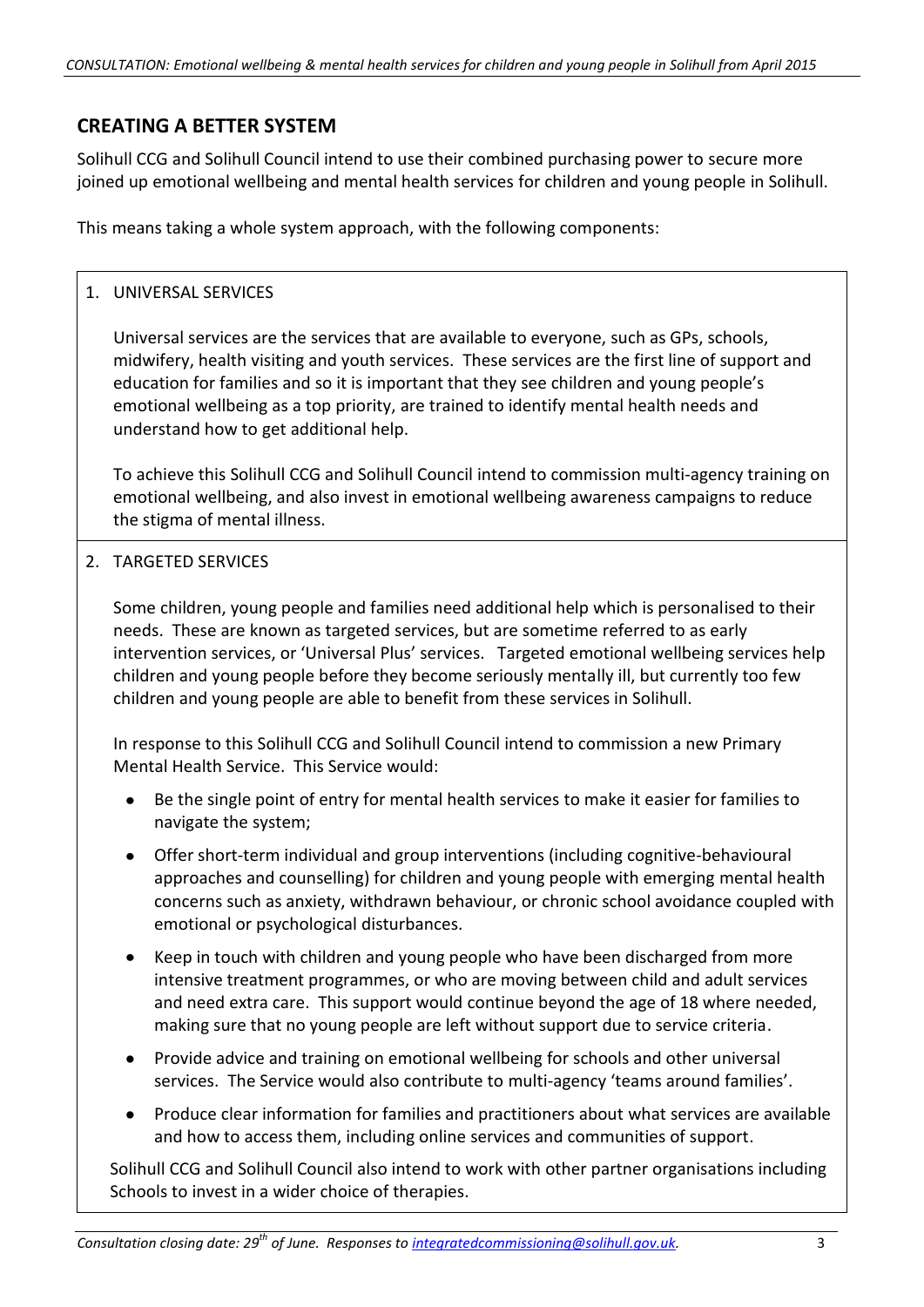### 3. SPECIALIST SERVICES

When children and young people have a serious and enduring mental illness they need more intensive and specialist support services. These services can only work if children and young people attend assessment and therapy sessions, and so have to be designed around children and young people's needs. The current CAMHS Service is mainly for children and young people up to their  $17<sup>th</sup>$  birthday which can causes some difficulties when young people make the transition to adult services. The Service is also only available during working hours, and has a workforce which has not changed sufficiently to match current requirements.

Solihull CCG and Solihull Council have to find a new provider for the specialist CAMHS Service from April 2015, and so will use the procurement process to create a more cost effective Service which offers a wider range of therapies up to  $18<sup>th</sup>$  birthday, is available outside of working hours, and continues to provide intensive support for those children and young people most at risk of being admitted to hospital.

#### 4. PLACE OF SAFETY

Some children and young people become so ill that they are a danger to themselves or to others, and Solihull provides access to a 'Place of Safety' service to keep these children and young people safe. The current Service, which is provided by Birmingham Children's Hospital, is commissioned until the end of March 2015. The Service is expensive because it has to be available 24/7 whether it is used for Solihull children or not. The Service is only likely to be used between 5 and 10 times a year for Solihull children.

Solihull CCG and Solihull Council intend to re-commission a Place of Safety Service which offers value for money and matches the low demand for this service.

#### 5. LOOKED AFTER AND ADOPTED CHILDREN

Children and young people who are Looked After or Adopted are much more likely to have poor mental health and can need specialist and longer-term therapy to help them come to terms with their experiences of dislocation and emotional trauma. Sometimes support is more effective when it is provided to foster carers and adoptive parents who use this to build stronger attachment with the children they are looking after, and reduce the chance of the placement coming to an unplanned end.

Solihull CCG and Solihull Council intend to place support for children and young people who are Looked After or Adopted (and those that are caring for them) within the specifications for Primary and Specialist Mental Health Services as described above.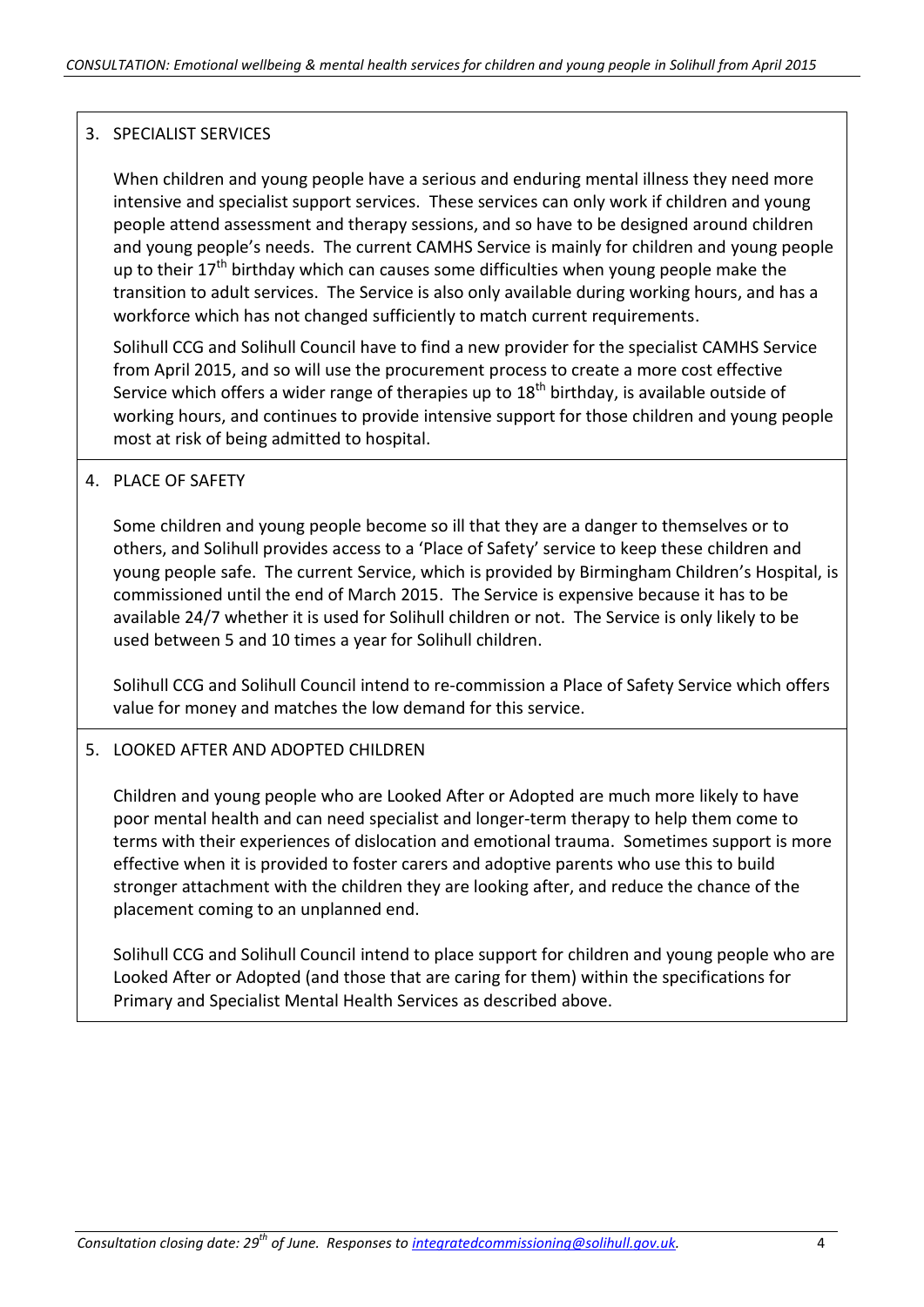#### 6. INFANT MENTAL HEALTH

Getting emotional wellbeing right means starting well by making sure that parents and very young children get support from universal services such as health visiting and midwifery as well as more targeted mental health services for infants and adults where this is needed.

To achieve this Solihull CCG and Solihull Council intend to commission an infant mental health service, including more intensive therapy such as parent infant psychotherapy where problems are deep rooted. We also intend to re-commission a co-ordinated suite of parenting programmes which is built on the Solihull Approach and is co-designed with parents themselves. These parenting programmes would be available for all parents before their children are born, and at key stages in their child's development. There would also be targeted programmes for parents with particular needs.

#### 7. TRANSITION TO ADULT SERVICES

Like other areas Solihull wants young people to get the mental health services that they need whether they are 17, 19 or 23 and recognises that the current arrangements do not always provide consistent support for young people as they become adults.

To address this Solihull CCG and Solihull Council are proposing to create a primary mental health service to provide information and advice for families around transition and support young people beyond the age of 18 where this is needed to support effective transition to adult or primary care services. This would mean that young people could continue to have support from someone that they know, and who is familiar with their care into their early 20s.

We also intend to extend the upper age to which the specialist mental health service will work with young people from  $17<sup>th</sup>$  birthday to  $18<sup>th</sup>$  birthday. At the same time we will review the specification for adult mental health services to make sure that from April 2015 no young people fall between service thresholds and are left without the support that they need.

We also intend to publish a transition protocol, working with mental health service providers for adults and children, GPs, and other community providers. This protocol will set out the standards expected of mental health services for young people in transition, and their parents or carers, and the practical arrangements for how organisations will work together.

We will monitor the effectiveness of our new system for young people who transition, asking them about their experiences using a tool called Viewpoint.

#### 8. MEASURING OUTCOMES

A common way of measuring outcomes for children and young people across different services, and a routine way to collect feedback from children, young people and families about their experience of the system of mental health services.

To achieve this Solihull CCG and Solihull Council will include identified measurement tools as part of service specifications, and use the electronic customer feedback system 'Viewpoint' to follow the journey of the child through Solihull's mental health services.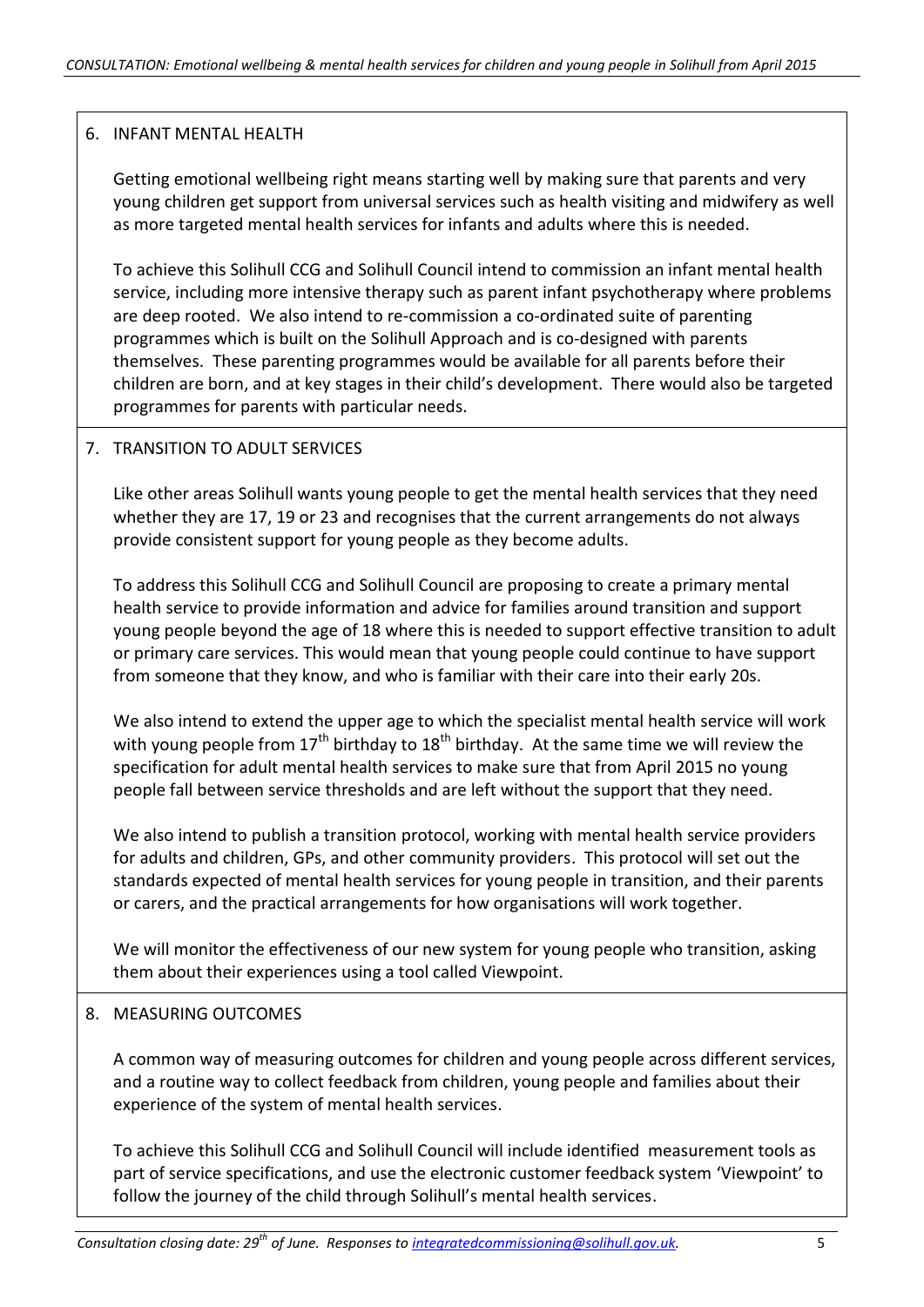More detail is available in separate documents to support the case for change, including:

- An assessment of need for children and young people in Solihull.
- A description of the current arrangements for emotional wellbeing and mental health services in the Borough.
- A summary of the key messages from published guidance and best practice.
- **•** Frequently Asked Questions.

These documents are published on both the Council and CCG websites.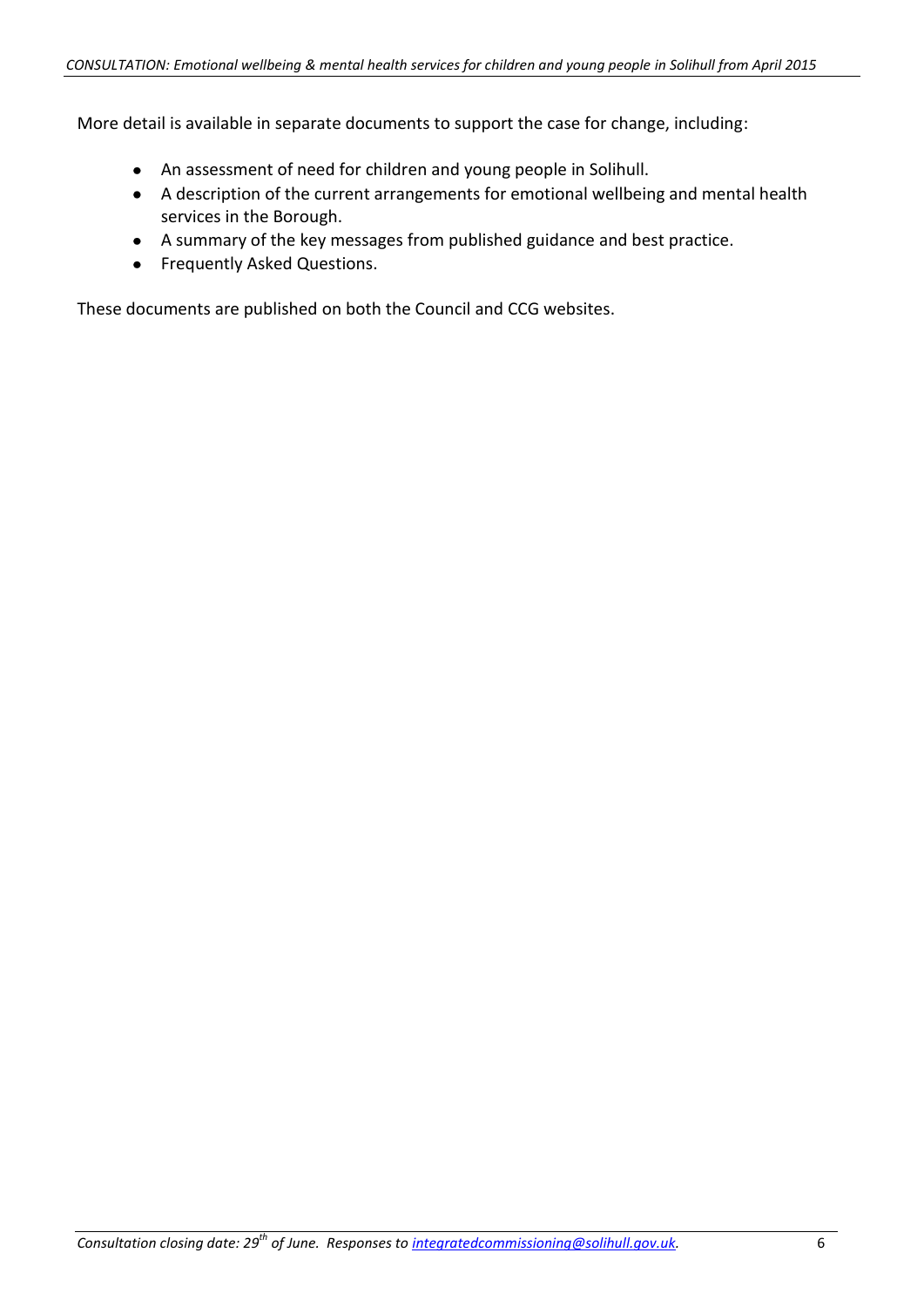#### 1. **Do you agree with the rationale for change to the current arrangements?**

YES NO DON'T KNOW

What other issues should Solihull CCG and the Council take into account?

**2. The main changes proposed are listed below. Please rate them for importance on a scale where 1 means not important and 5 means very important.**

|                                                             | 1 | 2 | 3            | 4 | 5 |
|-------------------------------------------------------------|---|---|--------------|---|---|
| Tick one number in each row, for example                    |   |   | $\checkmark$ |   |   |
| Multi-agency training                                       |   |   |              |   |   |
| Emotional wellbeing awareness campaigns to reduce stigma    |   |   |              |   |   |
| Primary mental health service                               |   |   |              |   |   |
| information for families and practitioners about what       |   |   |              |   |   |
| services are available                                      |   |   |              |   |   |
| A wider range of specialist therapies                       |   |   |              |   |   |
| Specialist support available outside of working hours       |   |   |              |   |   |
| Services for looked after and adopted children integrated   |   |   |              |   |   |
| within primary and secondary mental health services         |   |   |              |   |   |
| Infant mental health service                                |   |   |              |   |   |
| Parenting programmes                                        |   |   |              |   |   |
| Support for young people in transition beyond the age of 18 |   |   |              |   |   |
| A consistent way of measuring the difference that services  |   |   |              |   |   |
| make, and collecting customer feedback                      |   |   |              |   |   |

Please comment further: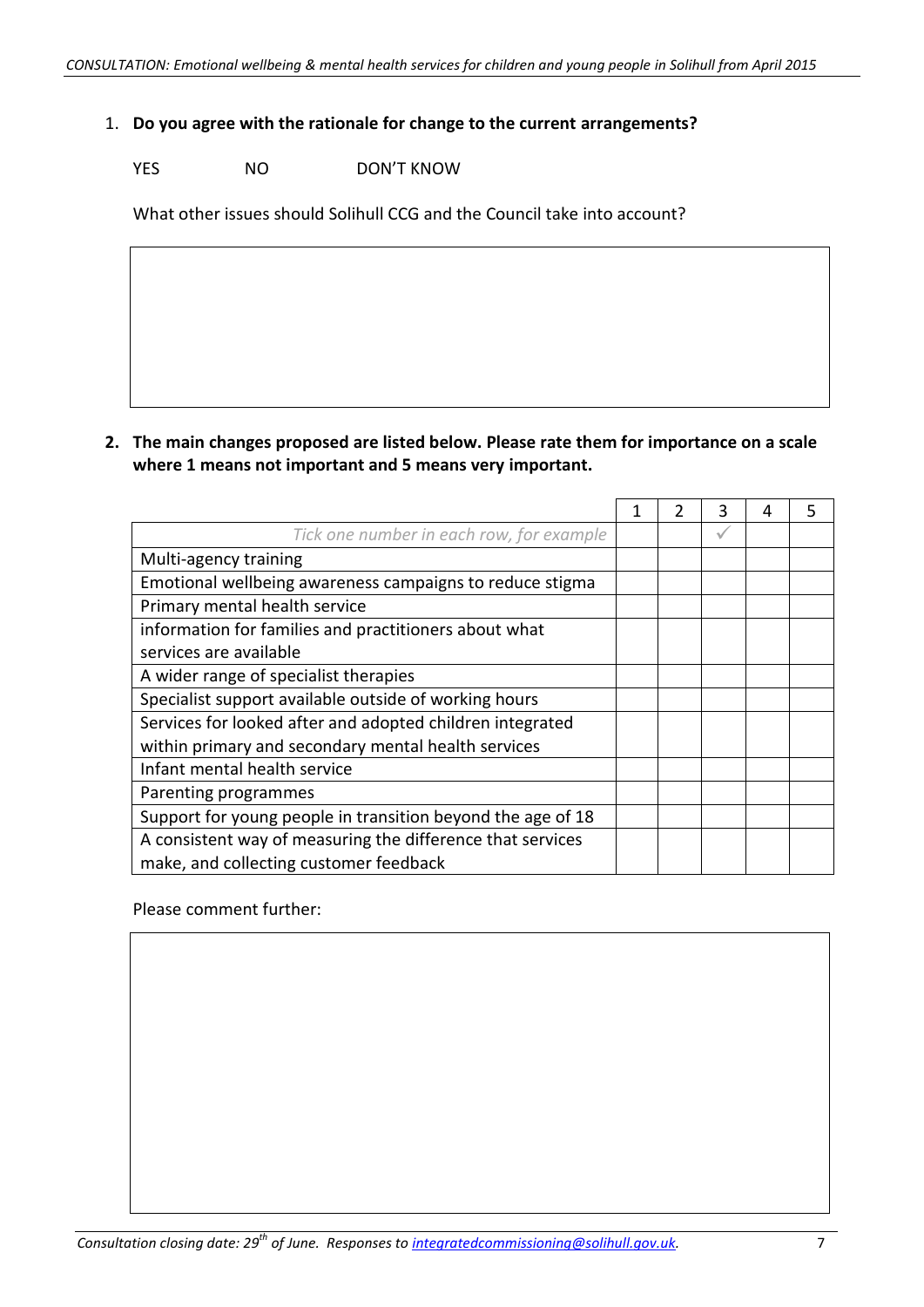3. **Solihull CCG and Solihull Council are particularly concerned that the new arrangements will be effective for young people in transition to adulthood. Do you think that the proposals will make a difference to the experience of support for young people in their late teens and their families?**

YES NO DON'T KNOW

Please comment further:

4. **What role should Educational Psychology play in the new arrangements, particularly a primary mental health service?**

5. **Do you think that the proposed new arrangements will be more effective in meeting the needs of children, young people and families in Solihull?**

YES NO DON'T KNOW

What other issues should Solihull CCG and the Council take into account?